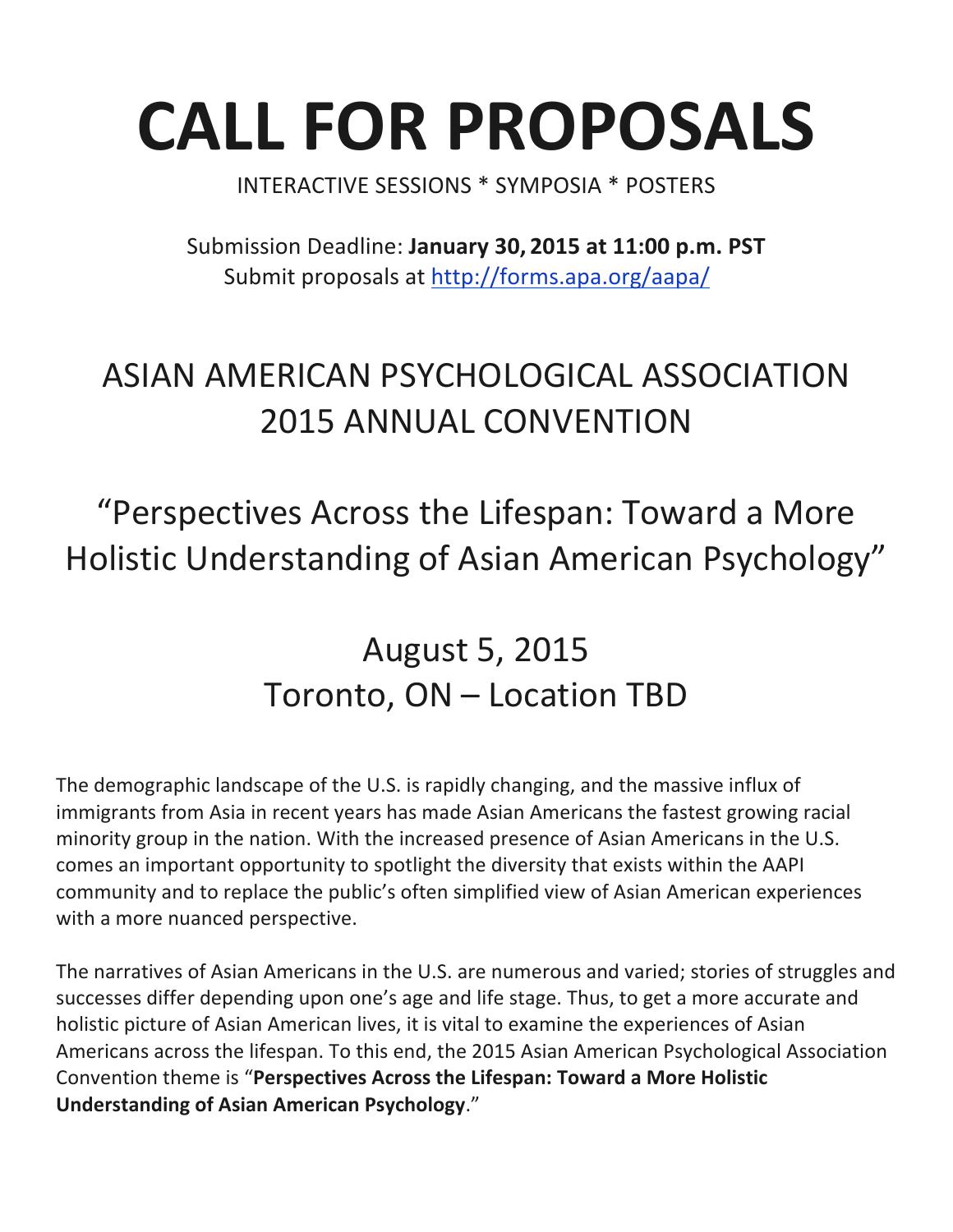We are seeking submissions that highlight varying aspects of the AAPI experience, the role of a lifespan perspective in clinical and community work, and innovative approaches in working with AAPI individuals from various age groups. We also encourage submissions from professionals and scholars in allied fields (e.g., Anthropology, Asian American Studies, Education, History, Law, Nursing, Public Health, Psychiatry, Social Work, and Sociology) with whom we collaborate and whose work informs Asian American Psychology.

Furthermore, because the 2015 AAPA convention will be held in Toronto (where the rate of Asian immigration mirrors that of the U.S.), we invite researchers and practitioners working with Asian Canadians to submit proposals. We believe that the experiences of Asian Canadians likely closely mirror that of Asian Americans and both groups would benefit from collaborations across borders.

Proposals may address, but are not limited to, the following topics within AAPI Psychology:

- Issues that affect less studied AAPI populations (e.g., children and the elderly)
- Ethnic identity development across the lifespan
- Challenges associated with immigration and acculturation among new immigrants (e.g., acculturative stress)
- Family intergenerational conflict and generational differences in values
- Variations in academic achievement and expectations (as well as educational challenges) among AAPI students; issues relevant to the model minority myth as they apply to Asian American school-age children and college students
- Challenges associated with discrimination and racial discrimination among working adults
- Mental health needs of Asian Americans from different age groups

#### **Who May Submit**

AAPA members at all levels of training (professional, graduate level, and undergraduate level), including non-psychologists interested in psychological issues affecting AAPIs are encouraged to submit proposals. Non-AAPA members at all levels may also submit proposals. We particularly encourage submissions from those interested in AAPI psychology who have not previously participated in AAPA conventions. Because strengthening the diversity of our colleagues in other organizations is of particular importance for psychologists of color, we strongly encourage submissions from members of the Association of Black Psychologists, Society of Indian Psychologists, and the National Latina/o Psychological Association.

• While there is no limit to the total number of submitted proposals per person, individuals can only be the first author of **one** proposal submission. In the event that multiple first author submissions are received from an individual, the committee will review only the first proposal received. Exempted from this rule are presenters who are invited speakers.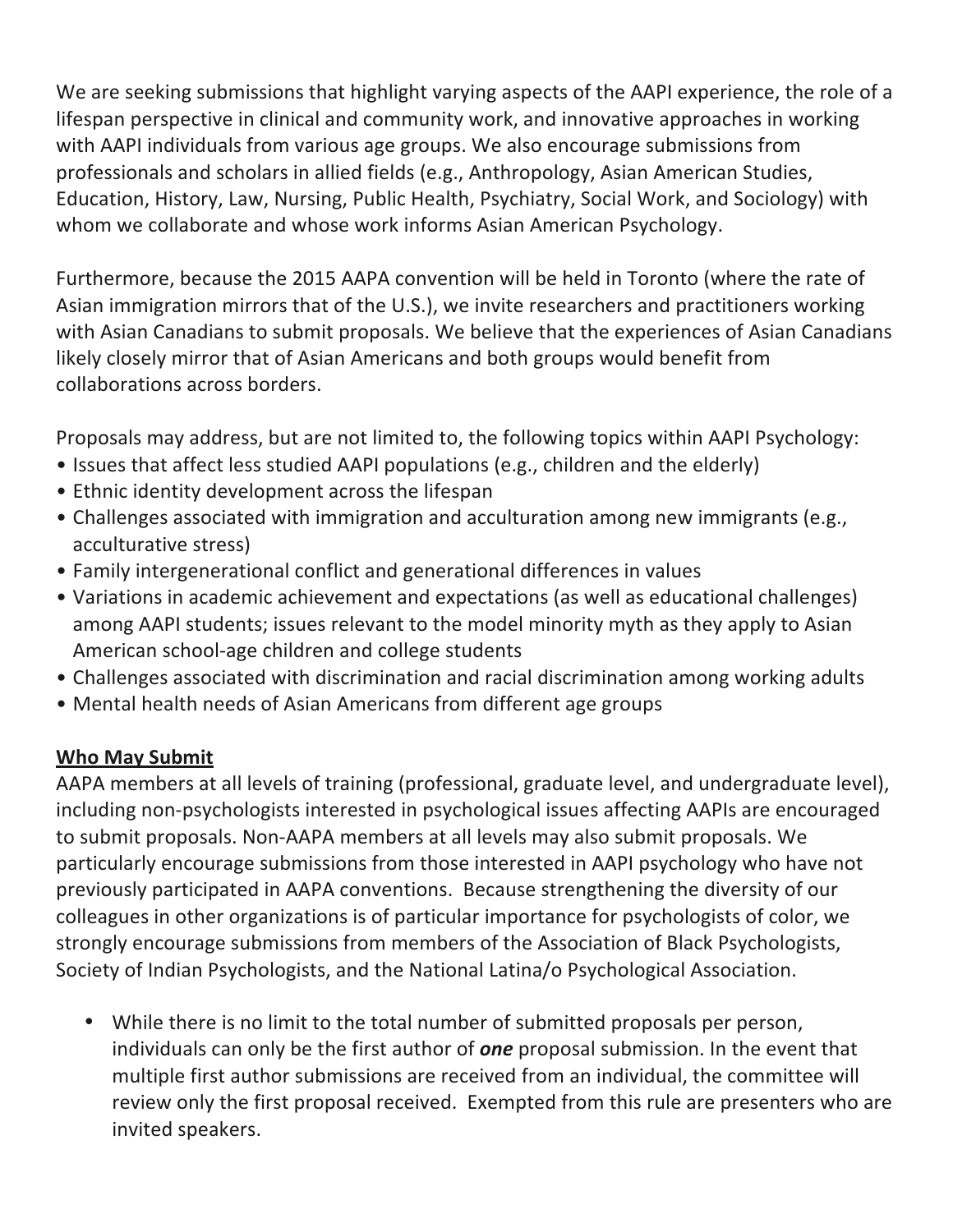- Deadline for all submissions is January 30, 2015 at 11:00 p.m. PST
- Please submit presentations at: http://forms.apa.org/aapa/
- All presenters are required to officially register for the convention

#### **Types of Submissions**

- *Interactive Sessions:* In a typical 60-minute session, a facilitator introduces the topic and sets up a context for subsequent discussions and interactions among participants. For questions about submitting an interactive session proposal, please contact Sessions Co-Chair Ariane Ling at ariane.ling@nyu.edu.
- *Symposia:* In a typical 60-minute symposium, three or four presentations are given around a common theme. An expert discussant may provide feedback. The symposium proposal submission must include one program summary that integrates the multiple presentations within the session. It must also clearly indicate the titles and contents of each presentation within the symposium. A chair for the symposium must be named on the application portal. No individual paper proposals for symposium presentations are accepted. For questions, please contact Sessions Co-Chair Ariane Ling at ariane.ling@nyu.edu.
- *Posters:* Throughout the day, posters are displayed to disseminate information on various conceptual and/or empirical reports. During the designated 60-minute poster session, participants are invited to interact with poster presenters. Single research papers should be submitted as posters. For questions, please contact Poster Session Co-Chair P. Priscilla Lui at aapapostercommittee@gmail.com.

#### **Guidelines for Proposals**

- All online proposals should include:
	- $\circ$  Contact information for the presenters
	- $\circ$  Abstract (50 to 100 words) with no author names
	- $\circ$  Program Summary (500 to 700 words) with no author names
	- $\circ$  3-4 Learning Objectives (not required for poster submissions)
- Proposals will be sent for anonymous reviews. As such, the Abstract and Program Summary should *not* include identifying information of the author(s) and/or presenter(s).
- Submitters will be notified by email upon receipt of their proposal.
- For submissions highlighted as being potential programs which can award Continuing Education units (CEs), individual authors will be contacted to provide additional information.
- Submission outcomes will be sent via email by the third week of March 2015.

### **Proposal Rating Criteria**

- Proposals will be rated based on the following criteria:
- 1. Choice of Topic